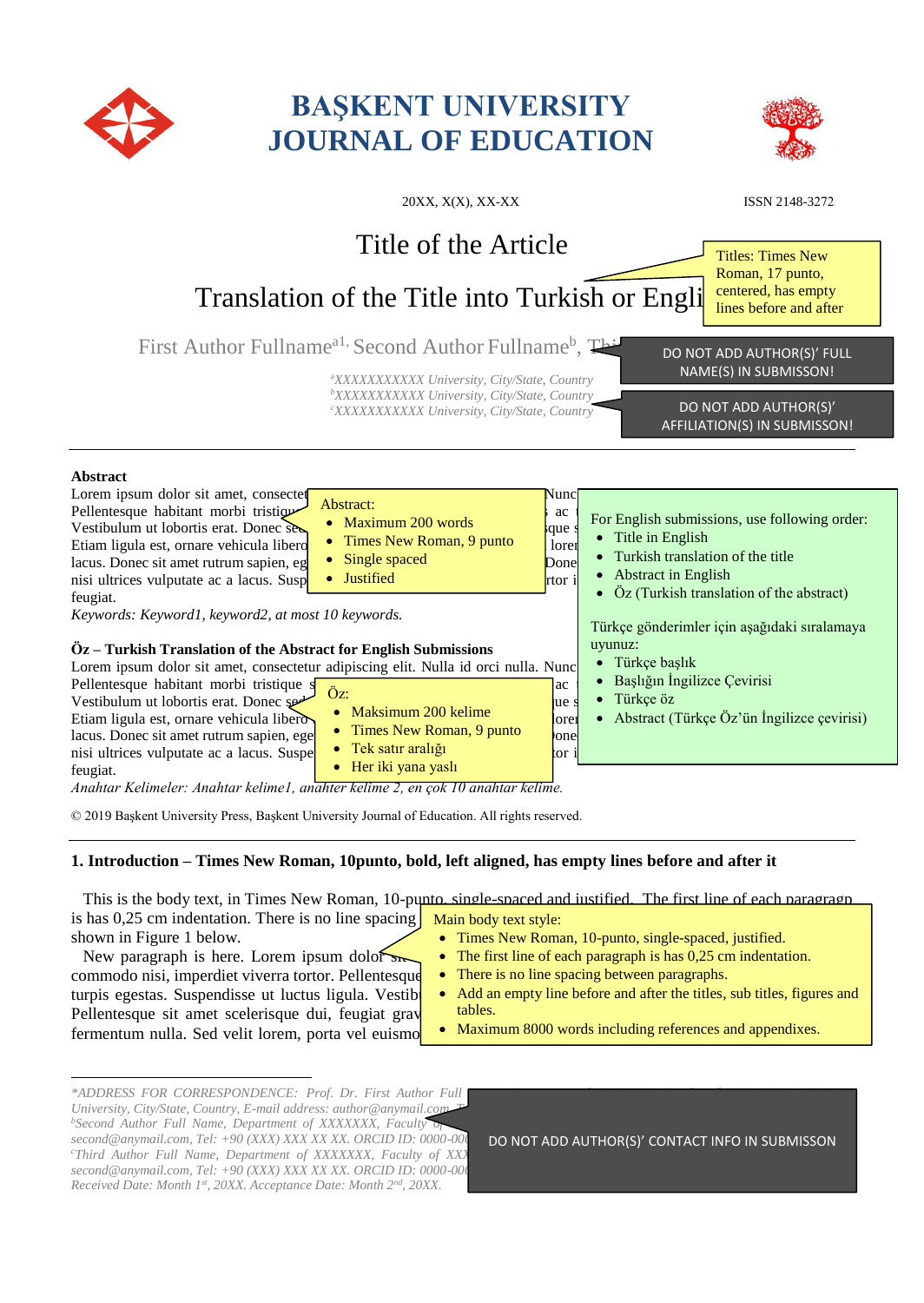eget venenatis ligula. Sed in tristique elit. Donec lacinia massa ut congue tristique. In ac ex id nisi ultrices vulput ac a lacus. Suspendisse vitae velit euismod, placerat tortor id, aliquet magna. In congue leo a est blandit feugiat. New paragraph is here. Lorem ipsum dolor sit amet, consectetur adipiscing elit. Nulla id orci nulla. N<sub>1</sub>  $\mu$ 

2



New paragraph is here. Lorem ipsum dolor sit amet, consectetur adipiscing elit. Nulla id orci nulla. Nunc non commodo nisi, imperdiet viverra tortor. Pellentesque habitant morbi tristique senectus et netus et malesuada fames ac turpis egestas. Suspendisse ut luctus ligula. Vestibulum ut lobortis erat. Donec sed nibh in nisi sagittis maximus. Pellentesque sit amet scelerisque dui, feugiat gravida justo. Etiam ligula est, ornare vehicula libero ut, rhoncus fermentum nulla. Sed velit lorem, porta vel euismod sollicitudin, hendrerit at lacus. Donec sit amet rutrum sapien, eget venenatis ligula. Sed in tristique elit. Donec lacinia massa ut congue tristique. In ac ex id nisi ultrices vulputate ac a lacus. Suspendisse vitae velit euismod, placerat tortor id, aliquet magna. In congue leo a est blandit feugiat.

The document size and margins should be the same with the Figure 2 below.

*1.1. Sub Title*



New paragraph is here. Lorem ipsum dolor sit amet, consectetur adipiscing elit. Nulla id orci nulla. Nunc non commodo nisi, imperdiet viverra tortor. Pellentesque habitant morbi tristique senectus et netus et malesuada fames ac turpis egestas. Suspendisse ut luctus ligula. Vestibulum ut lobortis erat. Donec sed nibh in nisi sagittis maximus. Pellentesque sit amet scelerisque dui, feugiat gravida justo. Etiam ligula est, ornare vehicula libero ut, rhoncus fermentum nulla. Sed velit lorem, porta vel euismod sollicitudin, hendrerit at lacus. Donec sit amet rutrum sapien,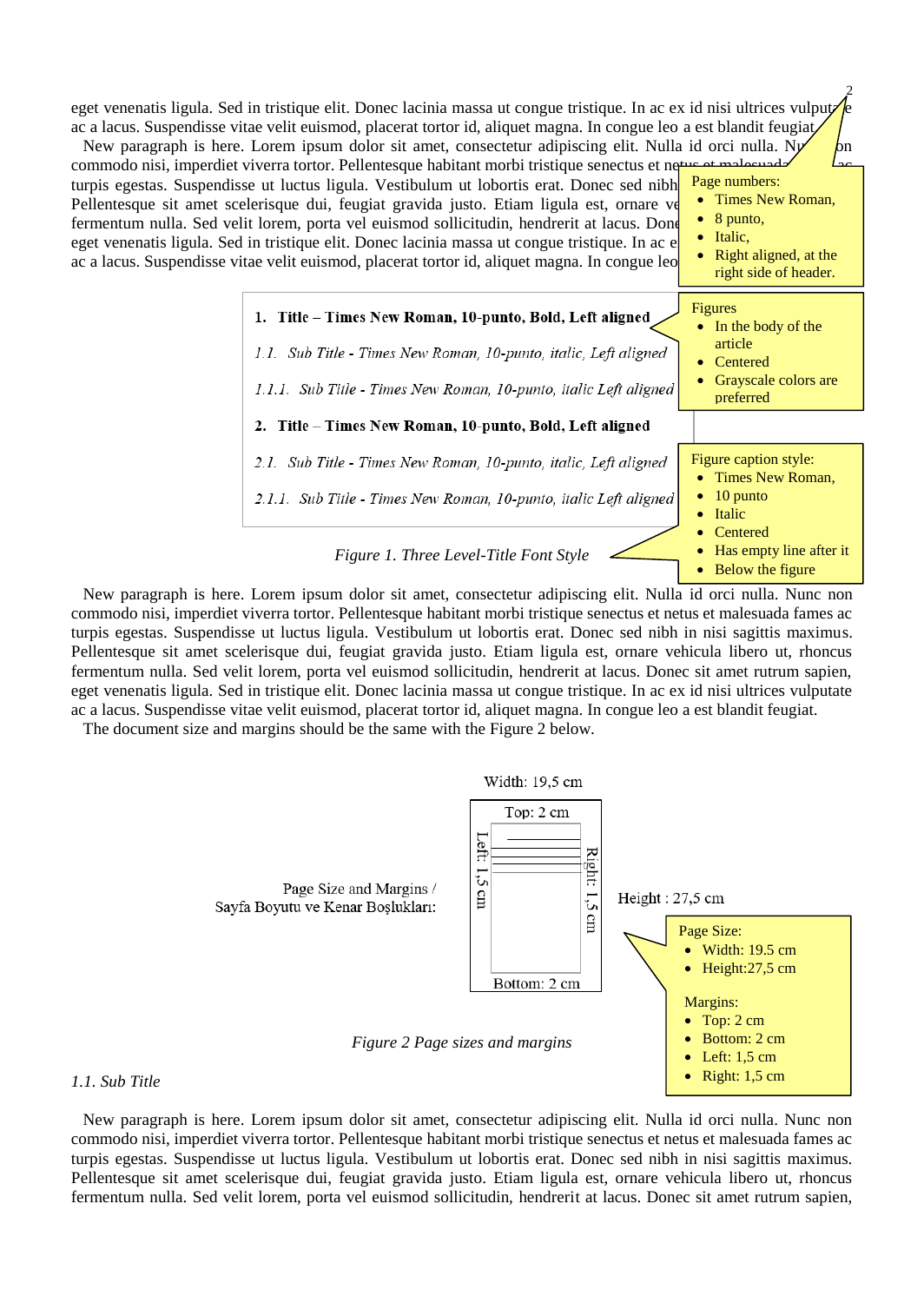eget venenatis ligula. Sed in tristique elit. Donec lacinia massa ut congue tristique. In ac ex id nisi ultrices vulputate ac a lacus. Suspendisse vitae velit euismod, placerat tortor id, aliquet magna. In congue leo a est blandit feugiat.

| Official school age   | Australia | South Korea<br>Singapore                     |
|-----------------------|-----------|----------------------------------------------|
| Preschool             |           |                                              |
| Primary school        |           | Table content style:                         |
| Secondary school      | 12        | • Times New Roman                            |
|                       |           | $\bullet$ 10 punto                           |
| Public expenditure on |           | • Use horizontal lines, clear vertical lines |
| education as % of GDP | 4.6       | • Table caption is above the table           |
|                       |           | • Left aligned                               |
|                       |           |                                              |

*Table 1. This is the table caption: Times New Roman, 10punto, italic, has empty line before and after it* 

#### **2. Literature**

New paragraph is here. Lorem ipsum dolor sit amet, consectetur adipiscing elit. Nulla id orci nulla. Nunc non commodo nisi, imperdiet viverra tortor. Pellentesque habitant morbi tristique senectus et netus et malesuada fames ac turpis egestas. Suspendisse ut luctus ligula. Vestibulum ut lobortis erat. Donec sed nibh in nisi sagittis maximus. Pellentesque sit amet scelerisque dui, feugiat gravida justo. Etiam ligula est, ornare vehicula libero ut, rhoncus fermentum nulla. Sed velit lorem, porta vel euismod sollicitudin, hendrerit at lacus. Donec sit amet rutrum sapien, eget venenatis ligula. Sed in tristique elit. Donec lacinia massa ut congue tristique. In ac ex id nisi ultrices vulputate ac a lacus. Suspendisse vitae velit euismod, placerat tortor id, aliquet magna. In congue leo a est blandit feugiat.

#### **3. Method**

New paragraph is here. Lorem ipsum dolor sit amet, consectetur adipiscing elit. Nulla id orci nulla. Nunc non commodo nisi, imperdiet viverra tortor. Pellentesque habitant morbi tristique senectus et netus et malesuada fames ac turpis egestas. Suspendisse ut luctus ligula. Vestibulum ut lobortis erat. Donec sed nibh in nisi sagittis maximus. Pellentesque sit amet scelerisque dui, feugiat gravida justo. Etiam ligula est, ornare vehicula libero ut, rhoncus fermentum nulla. Sed velit lorem, porta vel euismod sollicitudin, hendrerit at lacus. Donec sit amet rutrum sapien, eget venenatis ligula. Sed in tristique elit. Donec lacinia massa ut congue tristique. In ac ex id nisi ultrices vulputate ac a lacus. Suspendisse vitae velit euismod, placerat tortor id, aliquet magna. In congue leo a est blandit feugiat.

#### **4. Findings**

New paragraph is here. Lorem ipsum dolor sit amet, consectetur adipiscing elit. Nulla id orci nulla. Nunc non commodo nisi, imperdiet viverra tortor. Pellentesque habitant morbi tristique senectus et netus et malesuada fames ac turpis egestas. Suspendisse ut luctus ligula. Vestibulum ut lobortis erat. Donec sed nibh in nisi sagittis maximus. Pellentesque sit amet scelerisque dui, feugiat gravida justo. Etiam ligula est, ornare vehicula libero ut, rhoncus fermentum nulla. Sed velit lorem, porta vel euismod sollicitudin, hendrerit at lacus. Donec sit amet rutrum sapien, eget venenatis ligula. Sed in tristique elit. Donec lacinia massa ut congue tristique. In ac ex id nisi ultrices vulputate ac a lacus. Suspendisse vitae velit euismod, placerat tortor id, aliquet magna. In congue leo a est blandit feugiat.

#### **5. Conclusion and Discussion**

New paragraph is here. Lorem ipsum dolor sit amet, consectetur adipiscing elit. Nulla id orci nulla. Nunc non commodo nisi, imperdiet viverra tortor. Pellentesque habitant morbi tristique senectus et netus et malesuada fames ac turpis egestas. Suspendisse ut luctus ligula. Vestibulum ut lobortis erat. Donec sed nibh in nisi sagittis maximus. Pellentesque sit amet scelerisque dui, feugiat gravida justo. Etiam ligula est, ornare vehicula libero ut, rhoncus fermentum nulla. Sed velit lorem, porta vel euismod sollicitudin, hendrerit at lacus. Donec sit amet rutrum sapien, eget venenatis ligula. Sed in tristique elit. Donec lacinia massa ut congue tristique. In ac ex id nisi ultrices vulputate ac a lacus. Suspendisse vitae velit euismod, placerat tortor id, aliquet magna. In congue leo a est blandit feugiat.